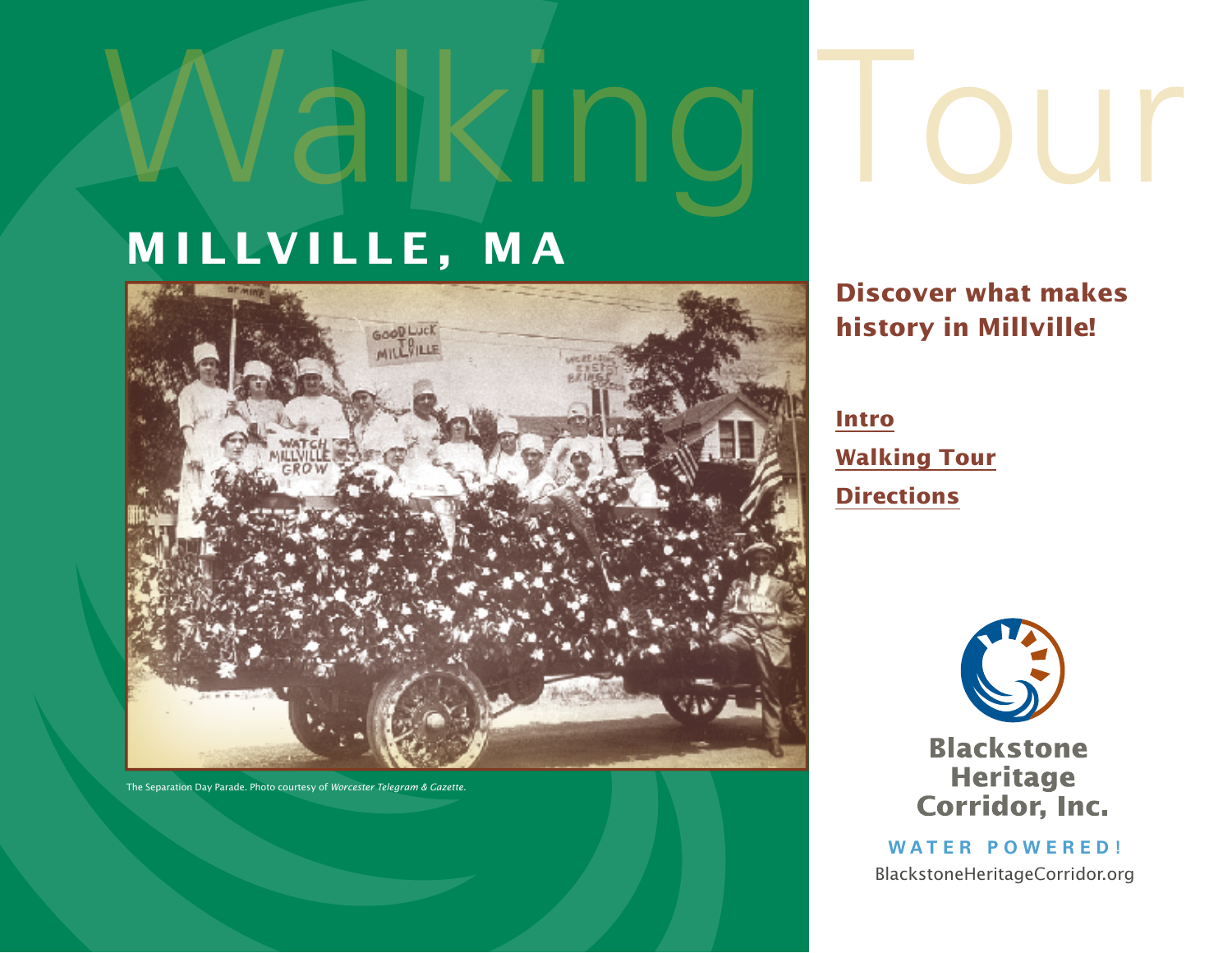## <span id="page-1-0"></span>On this walking tour of Millville you improvements as sidewalks. When the C

On this walking tour of Millville you will learn to recognize the stone ruins of mill foundations, pieces of the old canal and lock structures, and sections of unused railroads and bridges. These are your best clues to discover what an important link Millville was in transportation and commerce in the Blackstone River Valley during America's Industrial Revolution.

Millville, originally part of Mendon, is the second youngest town in Massachusetts. By 1766 the population had grown enough in the villages along the banks of the Blackstone River for them to organize as Mendon's South Parish. In 1845, Blackstone divided from Mendon to become a separate town, and Millville happily joined it. By then, both Blackstone and Millville were hardworking communities with quite prosperous mills and manufacturers.

In 1906, the residents of the five-square miles of Millville also petitioned for independence. Their first attempt to obtain a "divorce" from Blackstone failed, but ten years later, the Separation Committee refiled "The Millville Bill" with the State of Massachusetts. Among other things, they said, Millville was not receiving its fair share of state apportionment. Moreover, they added, the 2,100 citizens were not allotted sufficient funds for such modern municipal

2

improvements as sidewalks. When the Governor vetoed the bill, the State Senate and House voted to pass the bill over the veto. The busy village incorporated as the Town of Millville on May 1, 1916.

Everyone celebrated the privilege of township with a great parade on May 31st. By some accounts, over 10,000 people witnessed the festivities that lasted from morning until night. Girls and women

who worked in the mills proudly waved to the crowds from aboard floats they made. A few schoolchildren and teachers rode on a float, and three hundred more children marched the parade route down Main Street, over the river, and along Central Street. All the industries in Millville were closed for the day, but the mill bells rang and factory whistles blew in celebration, joining chorus with all the church bells and school bells.

Today, the families who live along Millville's quiet side streets and miles of winding country roads enjoy the secure residential lifestyle of their community. No one doubts Millville will always maintain the one feature it has cherished since the day of the great parade in 1916—its own identity.



Clues to Millville's past are all around us – this short "aboveground" archaeological expedition shows you what to look for. Along almost every swift-moving waterway in New England, evidence of early industry has been found—the Blackstone River through Millville is no exception.



Millville's Separation Committee on May 31, 1916. Notice the different suit styles. Only one gentleman chose not to don a hat that day on the parade reviewing stand.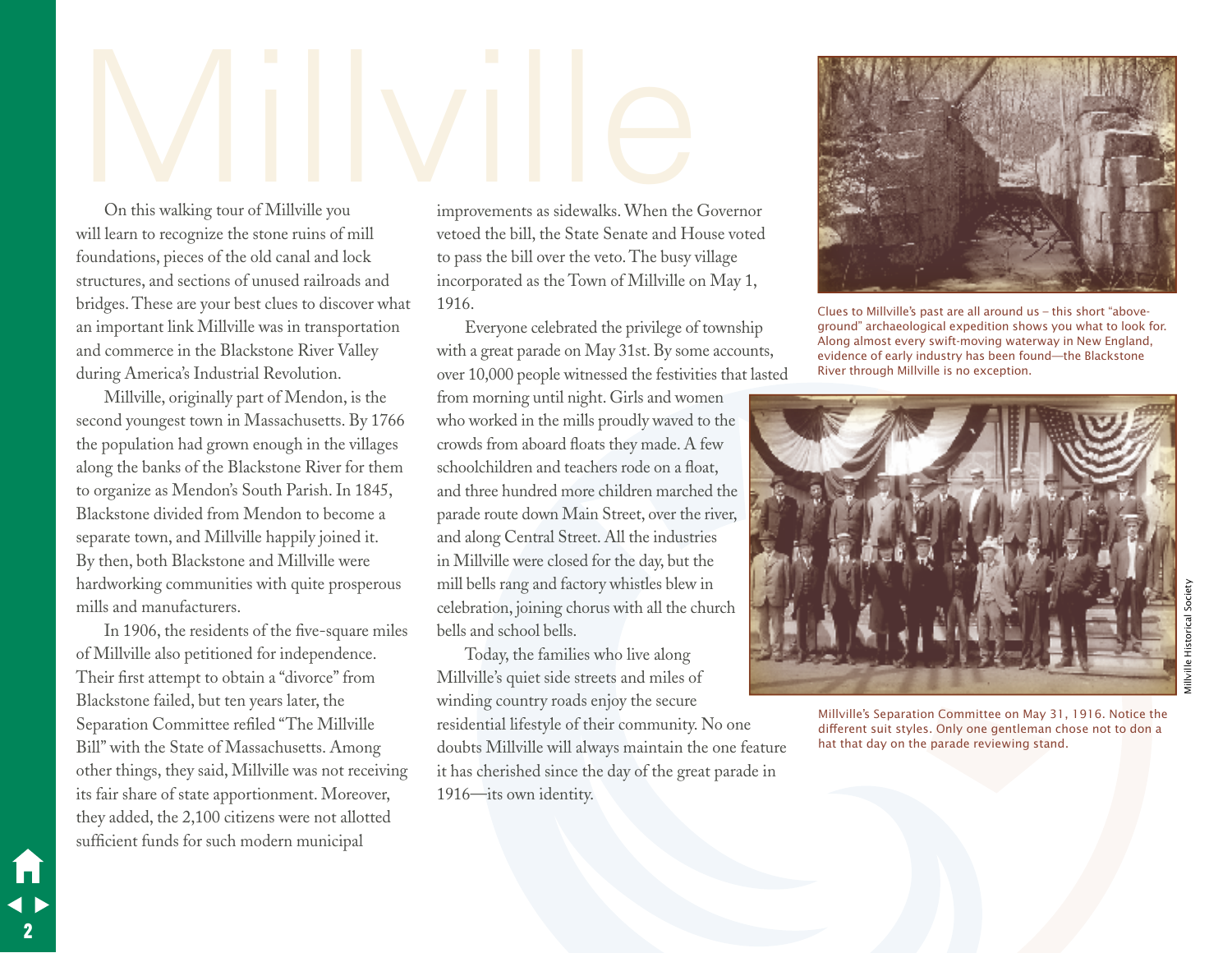## <span id="page-2-0"></span>Regin the first loop from the visitor's parking area at the corner of Central Street and Hope

Begin the first loop from the visitor's parking area at the corner of Central Street and Hope Street. The terrain is easy and level. The Millville lock may be difficult to reach when nearby brooks swell during lowland flooding.

## **The Southern New England Trunkline Trail**

The path leading through the gate at the parking area is the actual Boston & Hartford railroad bed—the tracks were removed in 1955. Just to the right, at a higher level, you can see evidence of the railroad bed of the Grand Trunk line, which was never completed. If it had been, with the still operating Providence & Worcester RR, trains speeding along three sets of tracks would have roared through the center of Millville. 1

The neighborhood on the left side of the trail (along Hope Street) was called Banigan City, but locals call it New Village. Built in the 1880s for employees of Joseph Banigan's rubber company, the houses were generously sized, two-family units.

Past the row of houses, look for the branch path on the left. Stay on the downhill path for about 200 yards, then step carefully over Angelique Brook. Just ten yards from the riverbank, is a great archaeological find— the best preserved lock along the Blackstone Canal.

3







After 1870 Joseph Banigan, an Irish immigrant, developed the Banigan Rubber Company into the prosperous Woonsocket Rubber, and later into a consolidation of fifteen factories renamed the United States Rubber Company. The collapse of the company in 1930 jeopardized Millville's independence.



**MILLVILLE**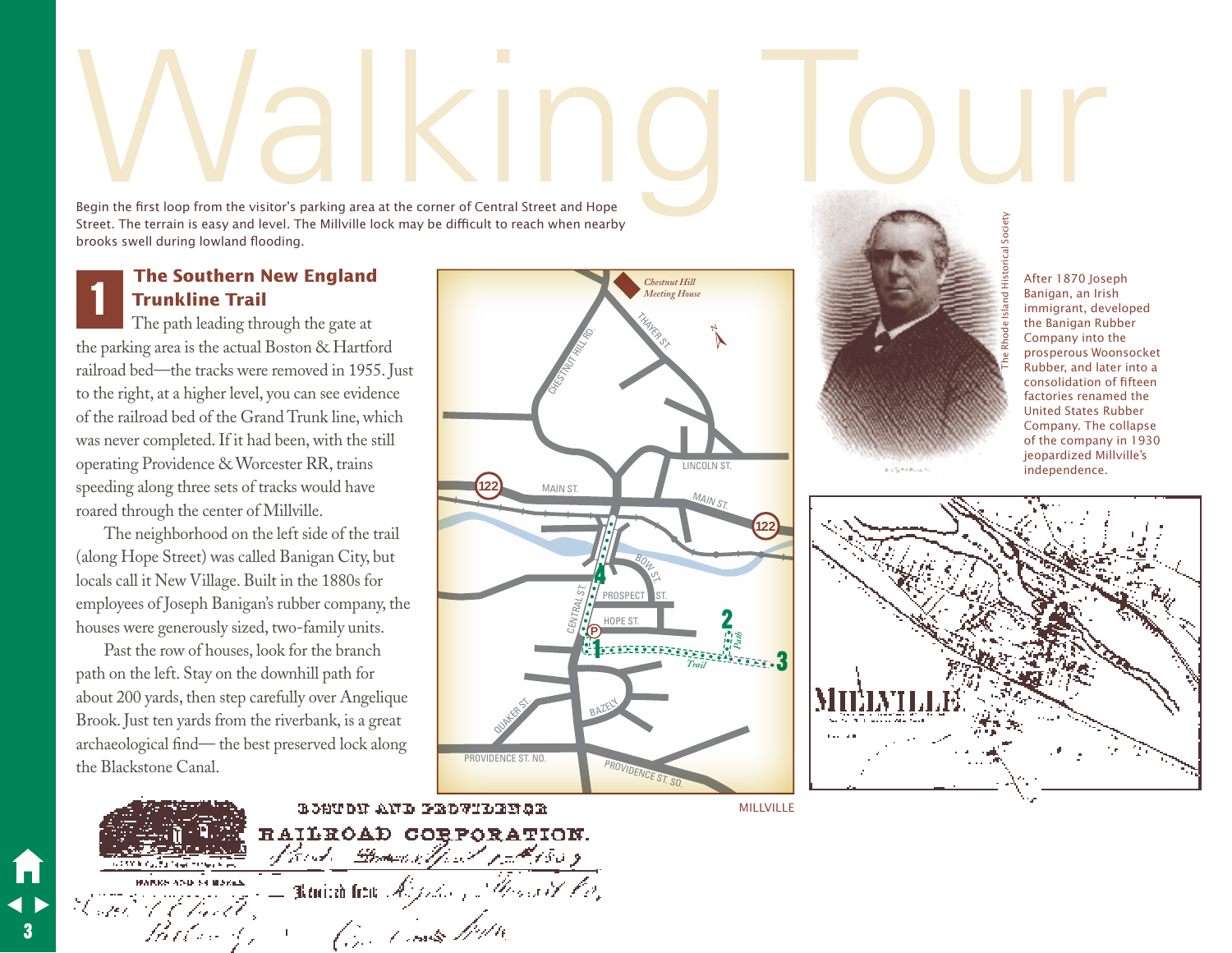## Walking Tour continued

## **Lock #21 on the Blackstone Canal at Millville**

Construction on the canal trench, the lock, and towpath at Millville took place in the fall of 1827, and again in the spring of 1828. When you compare the quarried blocks in the lock pit with stonework in some of the great mills, you will see that the same experienced workers constructed both. Many were Irish laborers who had previously built the Erie Canal.

At each end of the Millville lock, you can see the iron pins set in grooves on the top of the lock where the huge wooden gates hung. The indentations in the lock wall are so the gates sat flush when fully opened. Inland from the lock, you

**2 can see sections of the towpath beside the canal. Two<br>
Canal at Millville** boxes pulled each boat along the canal a distance of<br>
Construction on the canal transh the lock<br>
ffrom miles a day. The next day the waveled the horses pulled each boat along the canal a distance of fifteen miles a day. The next day, they worked the same section of the canal in the other direction. The animals were small but sturdy, and of no specific breed.

> For a brief time, Millville served as a minor collection and distribution center between Uxbridge, upstream, and Blackstone Village, downstream. Much of the old canal and towpath were bought by the railroad less than two decades later to lay down tracks. Overall, the Blackstone Canal project, although considered wonderfully convenient by its users, was considered a major commercial failure by its investors.





It is common in New England to find aromatic Sweetfern (above) growing along old rail beds, and you might also discover the Massachusetts State Flower. The dainty half-inch Mayflower, fragrant and pinkish-white, blooms in springtime. The trail leading to the Millville Lock leads past a wooded knoll named Mayflower Hill. The quietest walkers might come upon deer, fox, rabbit, raccoons, mink, and fisher. Look for ducks and geese along the river, and listen for the notes and calls of many local songbirds. The Blackstone River Valley is part of the flyway for North America's migratory species, and the best bird watching is during the spring and fall fly-overs.

The contracts for the lock pits specified measurements of 10 feet in width and 82 feet between gates to accommodate the 75-foot canal boats. The lock floor is about 13 feet down. The walls of the lock are cut granite, at least five feet thick at the foundations. The towpath alongside the canal was about 10 feet wide.

4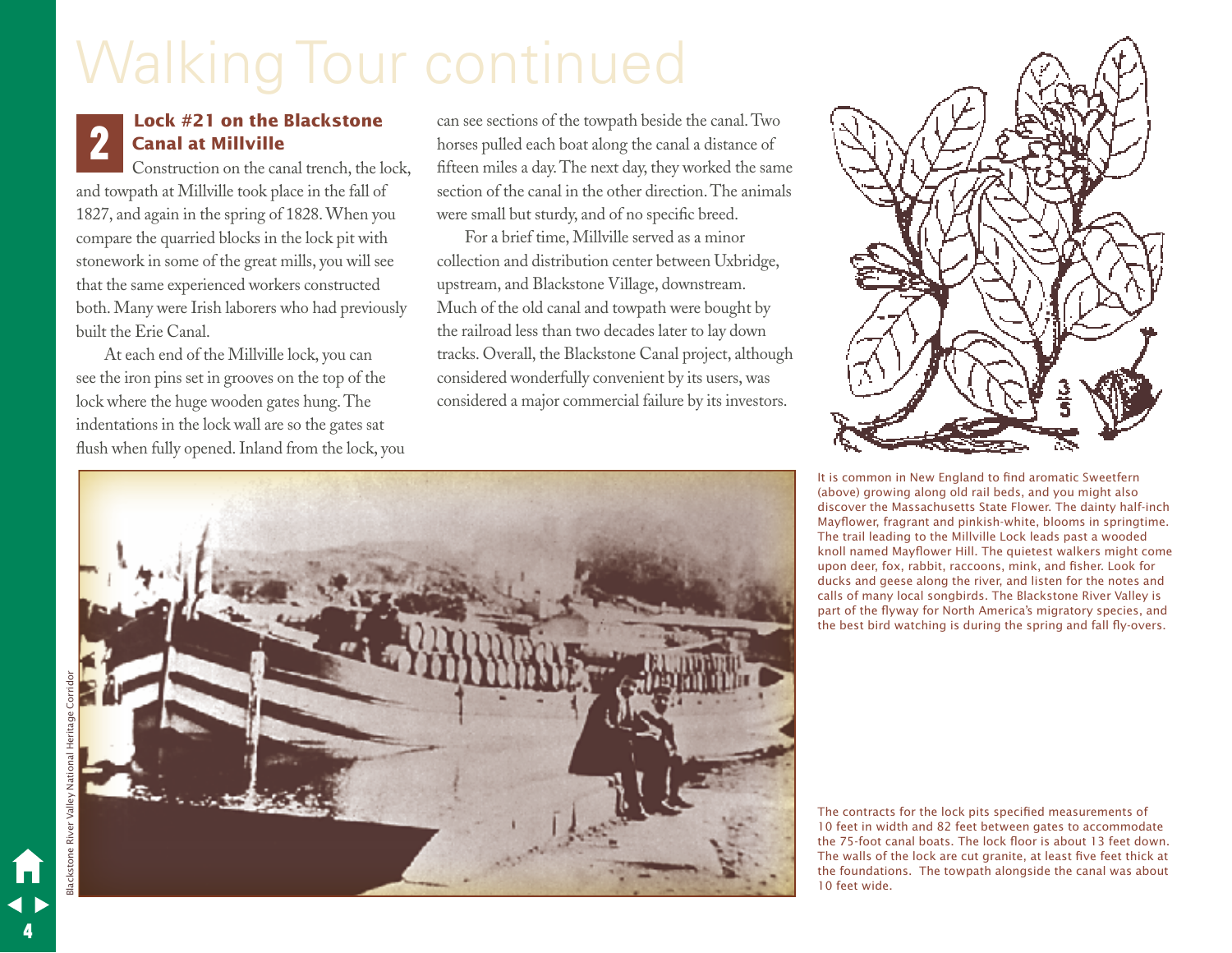## Walking Tour continued

## **The Triad Bridge**

Follow the rail bed to the Triad Bridge. Only the lowest rail line, the Providence & Worcester, is still in use and the highest tier, the Grand Trunk, was never completed. But even as it is, this is evidence of an exciting idea—it works like our modern super-highway interchanges. During the late 1800s, these spans were planned so that while boats were passing below, three railroad lines —the Providence & Worcester, the Boston & Hartford, and the Grand Trunk —would crisscross at this point thus forming a tri-level bridge. 3

Near both riverbanks below you can see the abutments that were to hold up the highest bridge. Through the dense foliage directly across, you can see two more huge abutments on the far river bank. At this site you have sound archaeological evidence of the sophistication and complexity of the industrial transport system in Millville in the late 1800s—a factor that attracted even more commerce to the Blackstone River Valley.

*Begin the second loop at the visitor's parking area by turning right on Central Street. As you walk down to the riverbanks, you are following in the footsteps of Millville's laborers on their way to work in the mills and factories along the Blackstone River.*

5



The John Scott Woolen Mill, Millville, demolished.

#### **Central Street**

Not only were massive blocks quarried for industrial use in the bridges, the canal, and mills, but for the streets and homes as well. It's easy to spot granite curbstones, stone fences or posts, block retaining walls, and stone foundations all along Central Street. St. John's Episcopal Church, 1849, at the corner of Hope Street showcases the talent of the stonemasons. Architect Richard Upjohn's design for the unusual twin bell-tower adds great character to the petite gothic facade. 4

Between 74 and 52 Central Street you will see a mix of architectural styles in the wooden houses, spanning nearly a century of construction before 1900. The central chimney and symmetry of the Capron House, 40 Central Street, is a clue that it is a much earlier Georgian style house from around 1750. The buildings between 38 Central Street and the river were shops and storefronts until the early 1900s.

*Central Street continued on next page.*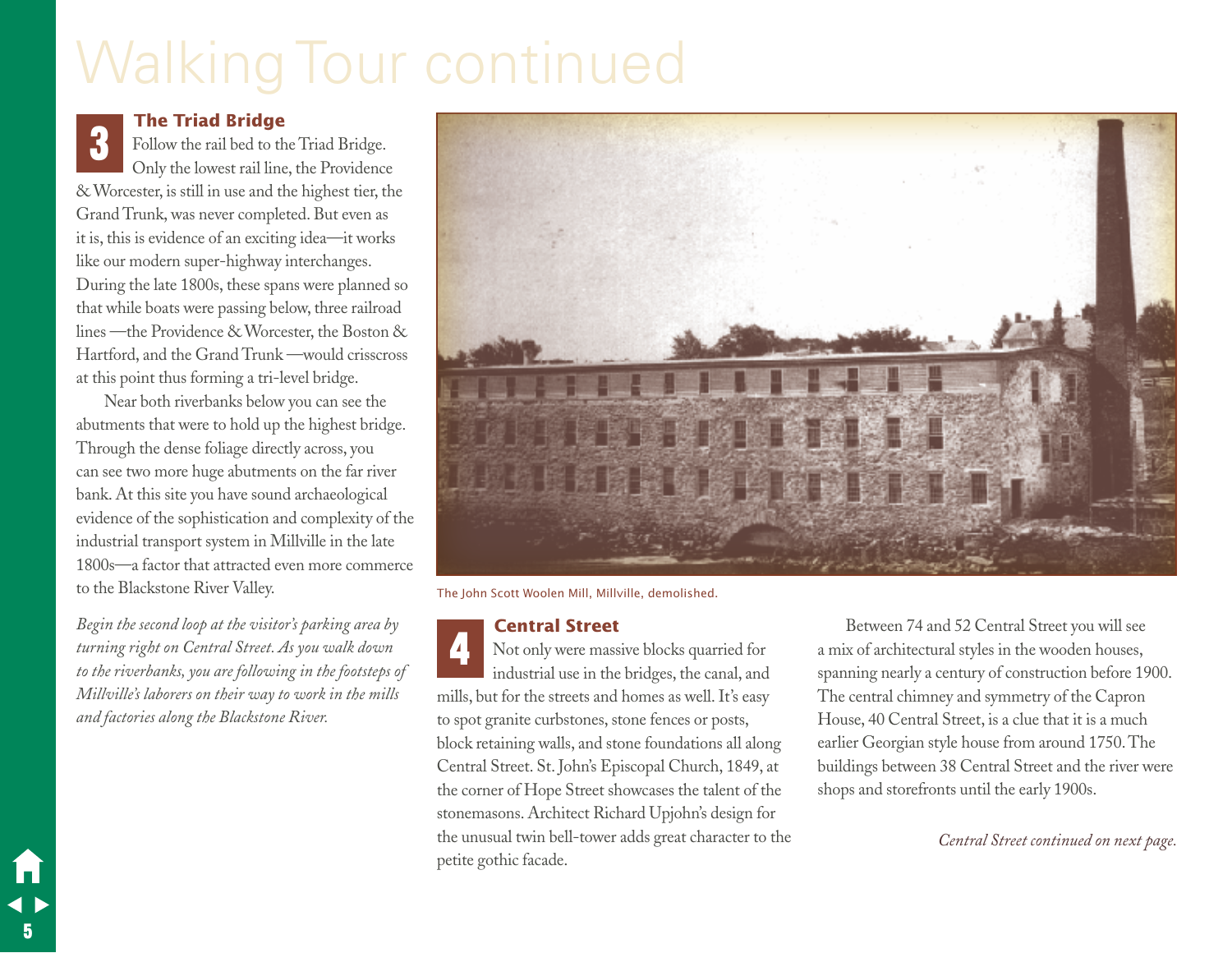## Walking Tour continued

#### *Central Street continued.*

6

As you continue you will cross:

- • The ruins of the Blackstone Canal.
- • The west branch of the Blackstone River. Upstream, you can see exactly how the Blackstone canal and the river divide. When in use, the two remarried downriver, just past Lock # 21. In the wall to the farthest right, about thirty yards downstream, you can see a stone archway. This important detail helps you identify these ruins as the site of the former John Scott Woolen Mill, among the other foundations visible on the island and along the riverbanks.
- A tiny island in mid-stream with mill ruins the little 2 - 1/2 acre island and this spot on the river were written up in the original colonial deeds as "the mill plac." As early as 1727, Samuel Thompson's gristmill ground corn from the nearby farms. The water rushing by here soon powered and provided water for processing in many more mills: saw mills, "clothier's mills," an axe and scythe forge, small carding shops, and a fulling mill. The area was called The Mills, and then Millville Village. Esek Pitts built and ran an early woolen mill at Millville by 1814. Later, as a result of better transportation, Millville's industry grew to include: The John Scott Mill, Lawrence Felting, Joseph "The Rubber King" Banigan's rubber company, and machine shops.
- Margaret Carroll
- The east branch of the river.
- • The remains of a former mill sluiceway; and a few yards ahead…
- • Central Street, the impressive Greek Revival-style home of woolen manufacturer E.S. Hall, from 1838.
- The railroad tracks—along the sides of the railroad underpass, you will see more labor-intensive stonework. The P & W, completed in 1847, is now a 400-mile system. Two freight trains run nightly, and occasionally, passenger cars travel the line for sightseeing excursions.
- On the other side of Central Street is the 1850 Longfellow School, now town offices. One of Samuel Thompson's old millstones is a commemorative plaque at the foot of the flagpole. The odd stone tower is an "udor," Greek for water. Believed to be built around 1890, it is a good example of state-of the-art plumbing at the time: rainwater falling on a conical roof (now gone) filled a cedar-lined tank, gravity-feeding water through copper pipes into the house (also gone).